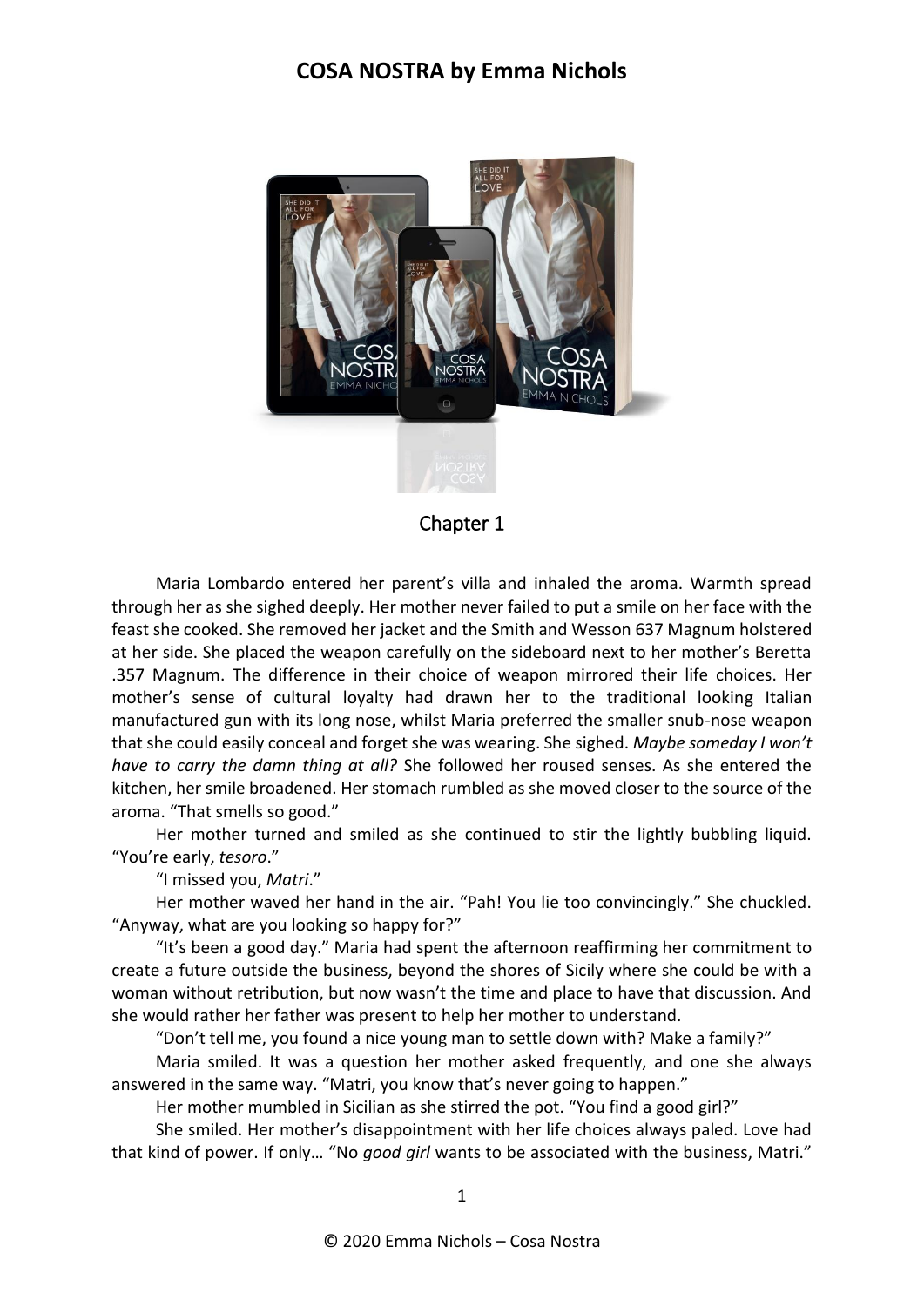The reality of her life and the tricky situation with Patrina that was about to become more complicated brought a wave of sadness that washed over her. Patrina certainly wasn't a good girl. Not even close.

Her mother's head snapped up, a mild look of indignation present before it gave way to a tender smile.

She reached up and stroked Maria's face. "Your matri was one of the good girls, tesoro. You remember that. And your father, he is a good man too."

Maria smiled and kissed her mother on the cheek. She did know that. "You are the best, Matri."

Her mother went back to the stove. "Catena will be late."

Maria shrugged. "She's always late." She had learned to live with her sister's irritating inability to keep to a timescale or a schedule of any kind. Vittorio, her husband, was another matter. She couldn't tolerate her brother-in-law's tardiness. Actually, there was a lot she couldn't tolerate about him, not least the fact that he was stupid. She tilted her head and stretched out the tension that his name created. A lack of attention to detail got those you love killed in this business, and he certainly demonstrated that particular trait a little too regularly for her liking. But Catena loved him, and she loved Catena, so she bit her lip at her sister's choice of husband and pushed her distrust of him to the back of her mind.

She kissed the top of her mother's head, leant over the pot, and dipped her finger. The taste of oregano, sweet onions, and freshly made tomato sauce caused her stomach to growl, and she closed her eyes. "That tastes good."

"You always say this, tesoro. This's why you come to your matri."

She stroked and patted Maria's cheek. The fragility and affection in her mother's touch stabbed her in the chest, triggering the emptiness she knew would one day reside there. *I love you, Matri.* She kissed her mother's flushed cheeks. "You will always make the best pasta, Matri," she whispered.

Her mother inched away from Maria, her discomfort at the affectionate gesture apparent in the stiffening of her posture, and she shifted back to the bubbling sauce.

"Now, I cook. You are in the way."

Maria chuckled at the abruptness in her mother's tone that only partly obscured the depth of her feelings. Her mother was never one for overt displays of emotion, but no matter how hard she tried to suppress her affection, Maria never doubted her love. She knew what it was like to live behind a mask, to deny those you loved to protect them, to protect herself from an inevitable broken heart.

A knock at the door distracted her. Her mother looked at her with a quizzical gaze. They weren't expecting company and unannounced visits often meant trouble. "I'll get that."

"There is plenty food for more guests."

Maria laughed as she went to the door. Her family didn't get their reputation for being the best hosts in Palermo without it having been earned, but tonight was a family only affair.

She opened the door and locked eyes with Capitano Rocca Massina. The intensity in the officer's eyes, her thin lips set in a tight jaw, and the fine lines carved around a concerned expression caused Maria's heart to pound. The Direzione Investigativa Antimafia (DIA) never visited their home without an invitation and not at this time of the evening, and the capitano certainly wasn't on the guestlist for their private family dinner. She swallowed, her chest constricting with increasingly shallow breaths. "Capitano Rocca, what can I do for you?"

Rocca stared across the shallow threshold. She lifted her arm, seemed to hesitate, and then lowered it to her side again. She broke eye contact and inhaled deeply. She didn't smile.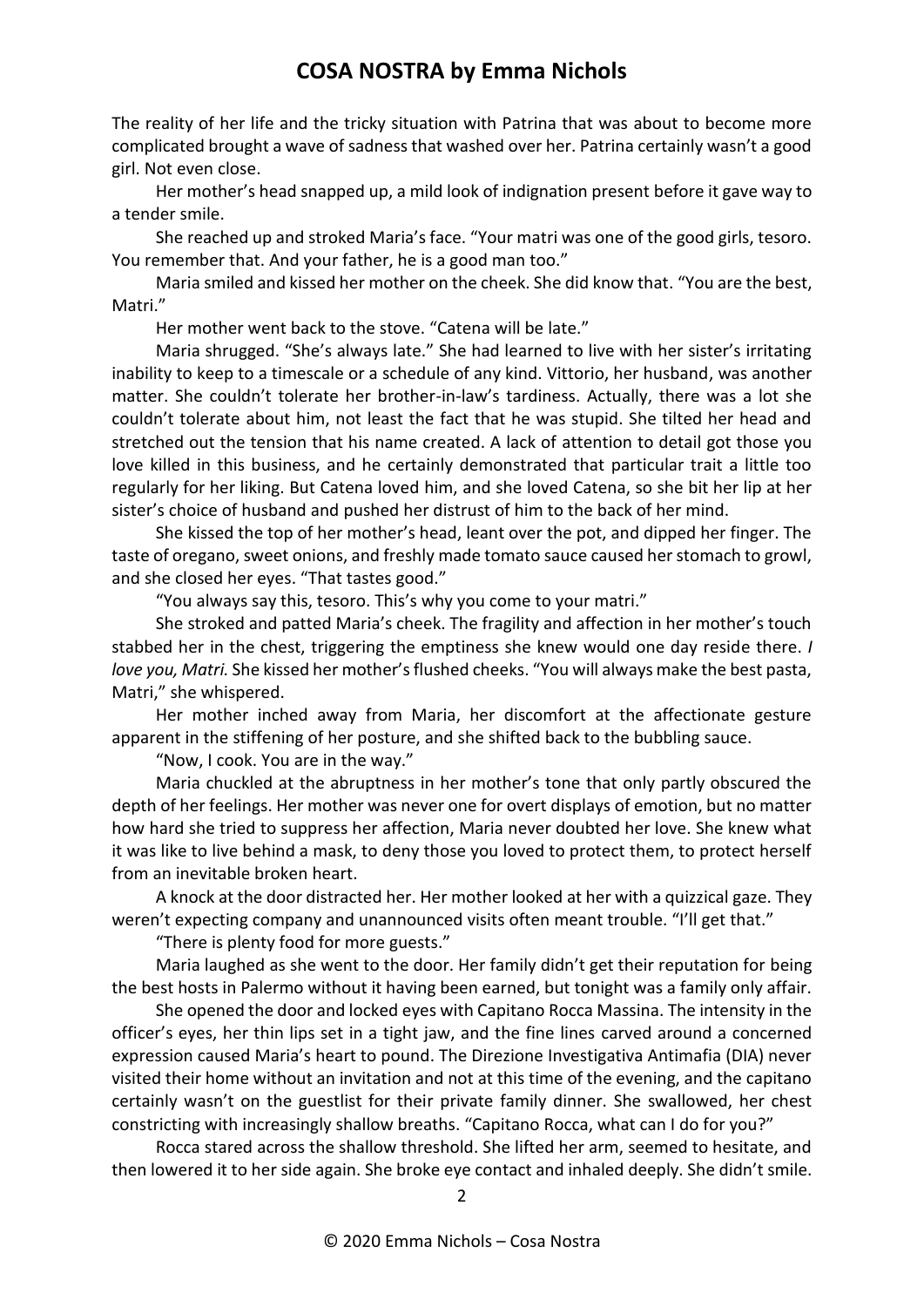"Maria. I am sorry to disturb your evening. I need to speak with Lady Lombardo…and you."

Maria's heart thundered, and a sudden rush of weakness left her feeling exposed. She glanced at the weapon she had discarded earlier, hoping the news wasn't going to incite her to have to use it, then gave Rocca her attention. "Please, come in."

Rocca followed Maria into the kitchen.

"Matri, it's Capitano Massina to see…us."

"Good evening, Lady Lombardo," Rocca said, bowing her head as she addressed her.

Her mother smiled, though her eyes didn't. "Capitano, good evening."

Maria recognized the lack of inviting resonance in her mother's voice.

"Lady Lombardo. Maria. I have bad news. I am sorry to tell you, but Don Calvino was killed in a traffic accident…earlier this evening."

*No! No! No!* The screams in Maria's head became one with her mother's gasping sobs and then faded behind her spiralling thoughts. Calmness slowed her, and her focus narrowed. "You must be mistaken, capitano," she said evenly. She kept her posture neutral, giving nothing away, while the torturous assault ripped her heart to shreds with teeth of diamonds, then gnawed at the pulsing flesh until her senses became silent. Numbness quickly consumed her.

Rocca looked at Maria, her head at a slight angle. "I'm sorry, Maria. There is no mistake." "What happened? How? Where?" her mother asked.

Maria ran her fingers tight to her scalp then clenched her fist around her hair, pulling the roots.

Her mother clasped the kitchen surface, mumbling prayers as she made the sign of a cross against her chest. With an imploring look at Maria, shaking her head back and forth, tears fell onto her cheeks.

Maria pulled her mother into her arms and held her tightly to her chest. "It's okay, Matri. It's okay," she whispered. The words rang hollow. *It wasn't okay.* Her shirt became wet, and her mother's frail body shook in her arms.

"Our understanding is that this was an accident. The car swerved and collided with a lorry about two miles from here, along the beach road."

Maria shook her head. "I need to see my father."

Rocca averted her gaze, hesitated, and then cleared her throat. "I would not recommend that. The car caught fire instantly, and because of a road block it took longer for the emergency services to arrive at the scene. The body…your father…he is not what he was. Of course, if you wish to see him it is your right to do so."

Her mother choked. "Did he…feel anything?"

Rocca shook her head. "No. It was instant." She reached into her pocket and held out a ring. "I believe this is Don Lombardo's?"

Her mother clasped her hand to her mouth, stifling her moans. She lifted the ring with trembling fingers and stared vacantly at the familiar crest, scorched and misshapen by the heat it had been subjected to.

Maria stared at the gold ring, the symbol that now marked her father's death. Slowly, she closed her eyes. Jumbled images and competing thoughts flashed into her awareness, none of which could be made sense of. Everything she had dreamed of became dark and distant; her plans, her future slipping away into a void. She couldn't grasp them. They were gone. And in that moment, it was as if she too had died. She stared at her mother.

"I am so sorry for your loss." Rocca bowed her head to the two women and turned away.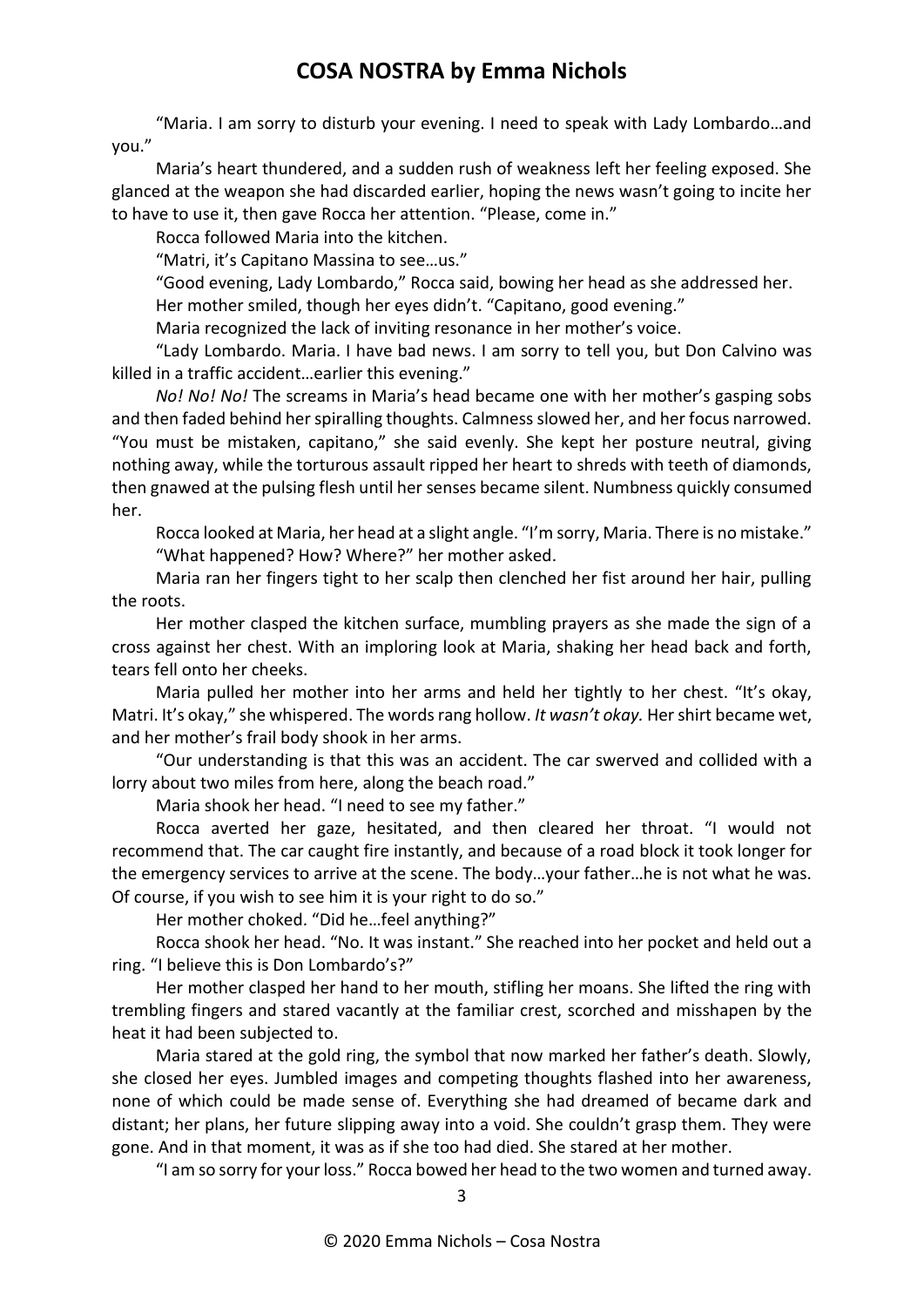Maria followed Rocca to the door.

Rocca turned and placed her hand on Maria's arm. "If there is anything you need, Maria, please call me."

Ice chased the length of Maria's spine and she shivered. She shook her head, her thoughts with her mother, her sister, their life without her father. The weight in her chest became dull and dense. "Thank you, Rocca."

She walked into the kitchen and held her mother's stiff body in her arms.

"Oh, no, tesoro. Tell me this is not happening. Please?"

She shook her head and stared into her mother's pleading eyes. No words could change the facts or turn back the clock and start the day again. But for a different decision, the door would be opening now, and her father would walk in with a warm smile and a comforting hug. They would be dining together as planned, chatting, and laughing. Nothing could be done to soothe the rawness of the pain that tore her heart into shreds. "He's gone," she whispered.

Her mother took a deep breath and released it slowly. Then, it looked as if she had flicked a switch and the death of her father had been buried somewhere, anywhere, so that it didn't need to be accepted. She resembled Patrina when she had just ordered a hit. Focused. Intense. Dissociated. And then she saw regret in her mother's eyes.

Her mother's eyes narrowed. "You know what this means, tesoro?"

"Yes," Maria said.

"I am so sorry, tesoro. I know you didn't want this." Her mother leaned into Maria's chest. "You will be expected to lead at least until the election, Maria."

"Yes." *That's eight months away.* Anything could happen in eight months. She would make sure someone else could take over from her then. Giovanni was the obvious choice.

Her mother lifted her head and looked at Maria. "The men will want you to go for reelection, you know that. You are the Lombardo future, Maria."

Maria couldn't focus that far ahead. It would destroy her soul to accept that everything she had wished for was now lost. "I know." *I can't accept that. Please, Matri, stop talking to me. I love you, but please stop.*

Her mother stroked Maria's face. "Oh, tesoro, what will we do?"

Maria looked into her mother's red-rimmed eyes, tears spilling freely onto her puffy cheeks, and her own heart ached painfully. She would not cry. She could not cry. Consumed by emptiness, she had no words of reassurance that might console her mother. There was no comforting her own grief either. A sense of profound loss, beyond that which she had expected possible in the event of her father's death, released an unfamiliar emotion inside her. Anger. The title she had no desire to hold, *Donna* Maria, drove a chill through her so terrifyingly potent it rooted her to the spot. Her new role as CEO of the Lombardo construction business she had never wanted to run left her feeling hollow. Her role as boss of the mafia clan she had never wanted to lead made her heart race. She had been trained by her father, yes. But she'd never thought she would ever need to lead. She had always expected Giovanni would be elected, and that would have been with her blessing. He had been the son her father had never had, an older brother to her, but out of loyalty he would never stand against her. She would have to work hard to convince him to put himself forward. *Donna Maria Lombardo.* Who was she? Who would she become?

Find out in Cosa Nostra…